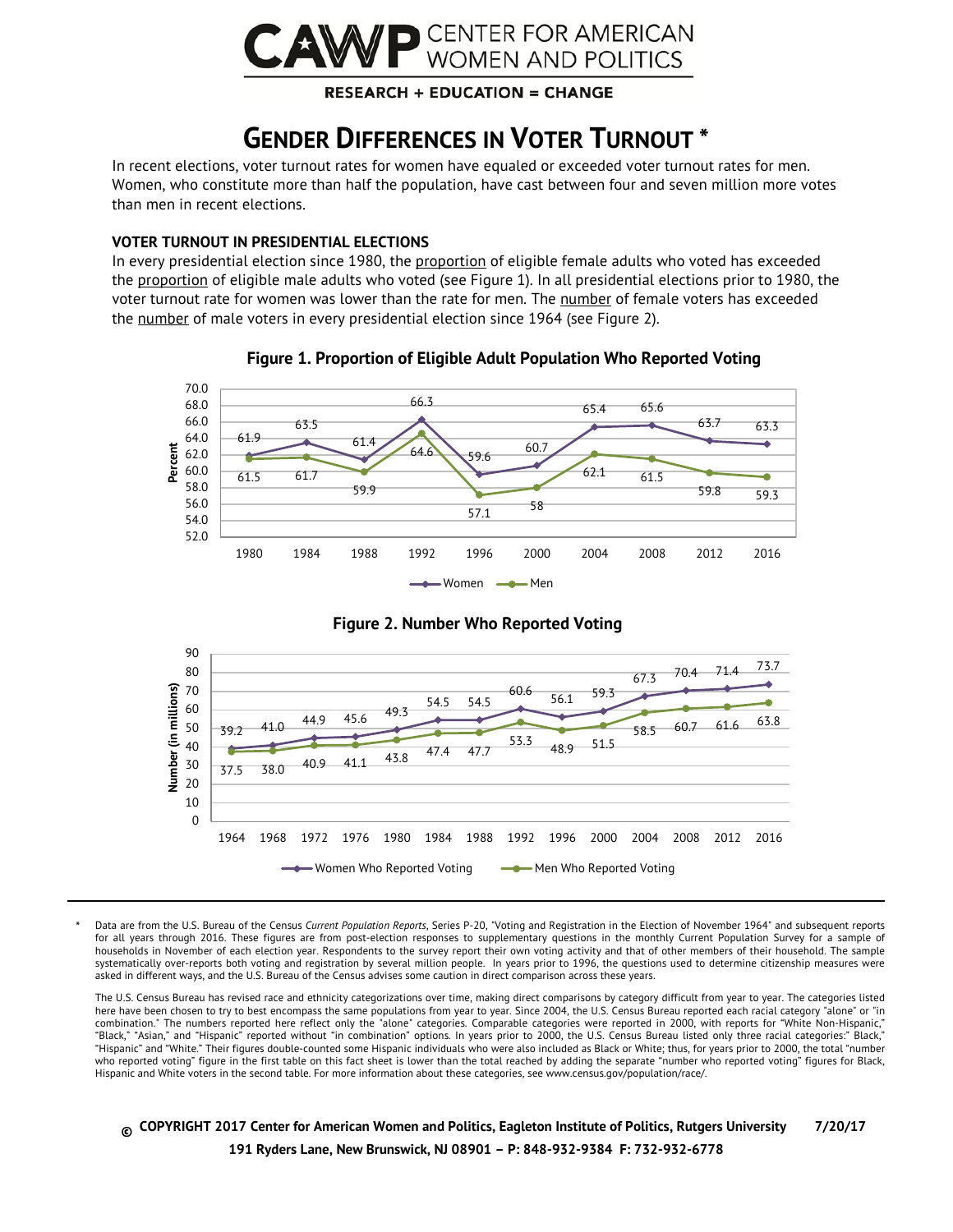## **GENDER DIFFERENCES IN VOTER TURNOUT (CONTINUED)**

Among younger citizens (18-64), a higher proportion of women than men voted in 2016, 2012, 2008, 2004, 2000 and 1996; the pattern is reversed among older voters (65 and up).

|            | % of Eligible Adult<br><b>Population Who</b><br><b>Reported Voting</b> |      | <b>Number Who Reported</b><br>Voting (in millions) |      |            | % of Eligible Adult<br><b>Population Who</b><br><b>Reported Voting</b> |      | <b>Number Who Reported</b><br>Voting (in millions) |      |
|------------|------------------------------------------------------------------------|------|----------------------------------------------------|------|------------|------------------------------------------------------------------------|------|----------------------------------------------------|------|
| 2016       | Women                                                                  | Men  | Women                                              | Men  | 2012       | Women                                                                  | Men  | Women                                              | Men  |
| 18-24 yrs. | 46.0                                                                   | 40.0 | 6.2                                                | 5.4  | 18-24 yrs. | 44.5                                                                   | 37.9 | 6.2                                                | 5.2  |
| 25-44 yrs. | 59.7                                                                   | 53.0 | 22.2                                               | 18.8 | 25-44 yrs. | 60.5                                                                   | 53.9 | 21.6                                               | 18.3 |
| 45-64 yrs. | 68.2                                                                   | 64.9 | 27.3                                               | 24.4 | 45-64 yrs. | 69.5                                                                   | 66.1 | 27.5                                               | 24.5 |
| 65-74 yrs. | 72.5                                                                   | 72.8 | 10.7                                               | 9.5  | 65-74 yrs. | 72.7                                                                   | 74.4 | 9.0                                                | 8.2  |
| 75 yrs. up | 66.0                                                                   | 71.6 | 7.3                                                | 5.8  | 75 yrs. up | 67.6                                                                   | 73.6 | 7.1                                                | 5.3  |
| 2008       | Women                                                                  | Men  | Women                                              | Men  | 2004       | Women                                                                  | Men  | Women                                              | Men  |
| 18-24 yrs. | 52.0                                                                   | 45.1 | 6.7                                                | 5.8  | 18-24 yrs. | 49.7                                                                   | 43.8 | 6.2                                                | 5.4  |
| 25-44 yrs. | 63.1                                                                   | 56.8 | 22.7                                               | 19.6 | 25-44 yrs. | 63.0                                                                   | 57.2 | 22.9                                               | 19.9 |
| 45-64 yrs. | 71.0                                                                   | 67.2 | 26.8                                               | 23.9 | 45-64 yrs. | 71.2                                                                   | 69.1 | 24.8                                               | 22.5 |
| 65-74 yrs. | 72.6                                                                   | 72.2 | 7.7                                                | 6.5  | 65-74 yrs. | 71.8                                                                   | 74.9 | 6.9                                                | 6.1  |
| 75 yrs. up | 64.9                                                                   | 72.2 | 6.5                                                | 4.8  | 75 yrs. up | 65.8                                                                   | 72.8 | 6.4                                                | 4.5  |
| 2000       | Women                                                                  | Men  | Women                                              | Men  | 1996       | Women                                                                  | Men  | Women                                              | Men  |
| 18-24 yrs. | 38.2                                                                   | 34.0 | 4.6                                                | 4.0  | 18-24 yrs. | 38.1                                                                   | 33.0 | 4.3                                                | 3.7  |
| 25-44 yrs. | 58.3                                                                   | 53.7 | 21.8                                               | 19.0 | 25-44 yrs. | 56.4                                                                   | 51.8 | 21.8                                               | 19.2 |
| 45-64 yrs. | 69.1                                                                   | 66.4 | 20.7                                               | 18.6 | 45-64 yrs. | 68.9                                                                   | 67.4 | 18.1                                               | 16.5 |
| 65-74 yrs. | 71.3                                                                   | 73.4 | 6.7                                                | 5.8  | 65-74 yrs. | 70.9                                                                   | 74.7 | $6.8\,$                                            | 5.9  |
| 75 yrs. up | 62.3                                                                   | 73.0 | 5.5                                                | 4.2  | 75 yrs. up | 61.2                                                                   | 70.0 | 5.0                                                | 3.6  |

Among Asians/Pacific Islanders, Blacks, Hispanics, and Whites, the number of female voters in recent elections has exceeded the number of male voters. While the difference in voter turnout rates between the sexes is greatest for Blacks, women have voted at higher rates than men among Blacks, Hispanics, and Whites in the last eight presidential elections; in 2000, the first year for which data are available, Asian/Pacific Islander men voted at a slightly higher rate than Asian/Pacific Islander women. Since 2004, Asian/Pacific Islander women have voted at rates equal to or higher than rates for Asian/Pacific Islander men.

|                        | % Eligible Voting Population |      | Number Who Reported Voting |              |
|------------------------|------------------------------|------|----------------------------|--------------|
| 2016                   | Women                        | Men  | Women                      | Men          |
| Asian/Pacific Islander | 48.4                         | 49.7 | 2.7 million                | 2.4 million  |
| <b>Black</b>           | 63.7                         | 54.2 | 10.1 million               | 7.0 million  |
| Hispanic               | 50.0                         | 45.0 | 6.9 million                | 5.8 million  |
| White, non-Hispanic    | 66.8                         | 63.7 | 53.1 million               | 47.8 million |
| <u> 2012 </u>          | Women                        | Men  | Women                      | Men          |
| Asian/Pacific Islander | 48.5                         | 46.0 | 2.1 million                | 1.8 million  |
| <b>Black</b>           | 70.1                         | 61.4 | 10.4 million               | 7.4 million  |
| Hispanic               | 49.8                         | 46.0 | 6.0 million                | 5.2 million  |
| White, non-Hispanic    | 65.6                         | 62.6 | 51.8 million               | 46.3 million |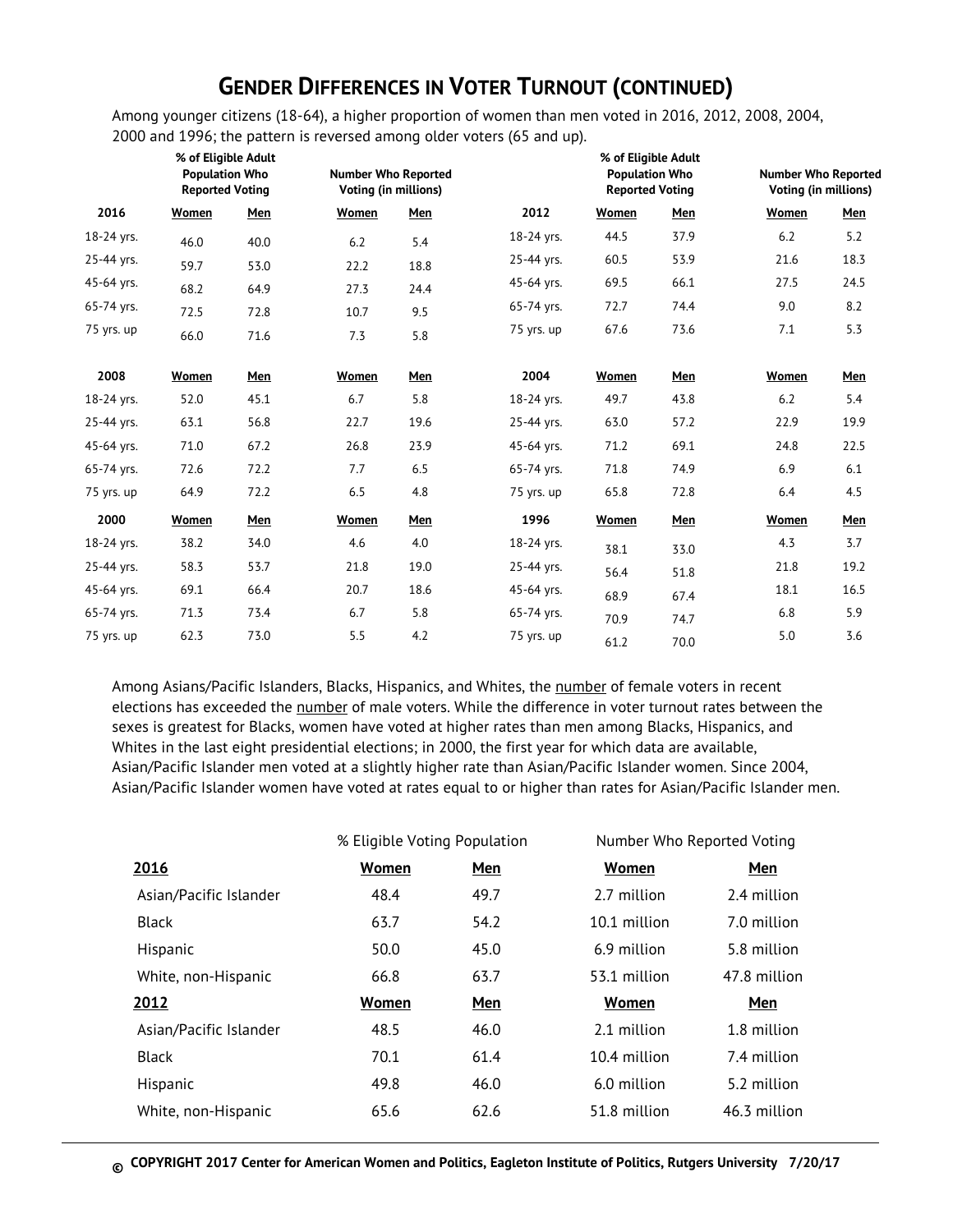# **GENDER DIFFERENCES IN VOTER TURNOUT (CONTINUED)**

|                        | % Eligible Voting Population |            | Number Who Reported Voting |              |  |
|------------------------|------------------------------|------------|----------------------------|--------------|--|
| 2012                   | <b>Women</b>                 | <b>Men</b> | <b>Women</b>               | <b>Men</b>   |  |
| Asian/Pacific Islander | 48.5                         | 46.0       | 2.1 million                | 1.8 million  |  |
| Black                  | 70.1                         | 61.4       | 10.4 million               | 7.4 million  |  |
| Hispanic               | 49.8                         | 46.0       | 6.0 million                | 5.2 million  |  |
| White, non-Hispanic    | 65.6                         | 62.6       | 51.8 million               | 46.3 million |  |
| 2008                   | <b>Women</b>                 | <b>Men</b> | <b>Women</b>               | <b>Men</b>   |  |
| Asian/Pacific Islander | 47.5                         | 47.6       | 1.8 million                | 1.6 million  |  |
| <b>Black</b>           | 68.1                         | 60.5       | 9.4 million                | 6.7 million  |  |
| Hispanic               | 51.8                         | 47.9       | 5.1 million                | 4.6 million  |  |
| White, non-Hispanic    | 67.9                         | 64.2       | 53.1 million               | 47.0 million |  |
| 2004                   |                              |            |                            |              |  |
| Asian/Pacific Islander | 46.2                         | 42.0       | 1.5 million                | 1.3 million  |  |
| <b>Black</b>           | 63.4                         | 55.8       | 8.3 million                | 5.7 million  |  |
| Hispanic               | 49.4                         | 44.8       | 4.1 million                | 3.5 million  |  |
| White, non-Hispanic    | 68.4                         | 65.9       | 52.5 million               | 47.1 million |  |
| 2000                   |                              |            |                            |              |  |
| Asian/Pacific Islander | 42.5                         | 44.3       | 1.1 million                | 1.0 million  |  |
| <b>Black</b>           | 59.7                         | 53.0       | 7.6 million                | 5.3 million  |  |
| Hispanic               | 46.1                         | 43.9       | 3.3 million                | 2.7 million  |  |
| White, non-Hispanic    | 63.0                         | 60.6       | 47.1 million               | 42.4 million |  |
| <u> 1996 </u>          |                              |            |                            |              |  |
| <b>Black</b>           | 56.1                         | 49.1       | 6.7 million                | 4.7 million  |  |
| Hispanic               | 46.4                         | 41.3       | 2.7 million                | 2.2 million  |  |
| White                  | 60.6                         | 58.5       | 48.1 million               | 43.1 million |  |
| <u>1992</u>            |                              |            |                            |              |  |
| <b>Black</b>           | 59.2                         | 53.9       | 6.6 million                | 4.8 million  |  |
| Hispanic               | 49.4                         | 47.0       | 2.3 million                | 1.9 million  |  |
| White                  | 67.8                         | 66.4       | 52.9 million               | 47.6 million |  |
| <u> 1988</u>           |                              |            |                            |              |  |
| <b>Black</b>           | 55.9                         | 50.5       | 5.9 million                | 4.2 million  |  |
| Hispanic               | 46.3                         | 45.5       | 2.0 million                | 1.8 million  |  |
| White                  | 62.5                         | 61.2       | 47.7 million               | 42.7 million |  |
| <u>1984</u>            |                              |            |                            |              |  |
| Black                  | 60.7                         | 54.1       | 6.1 million                | 4.2 million  |  |
| Hispanic               | 48.6                         | 47.2       | 1.7 million                | 1.4 million  |  |
| White                  | 64.2                         | 62.8       | 47.7 million               | 42.4 million |  |
|                        |                              |            |                            |              |  |